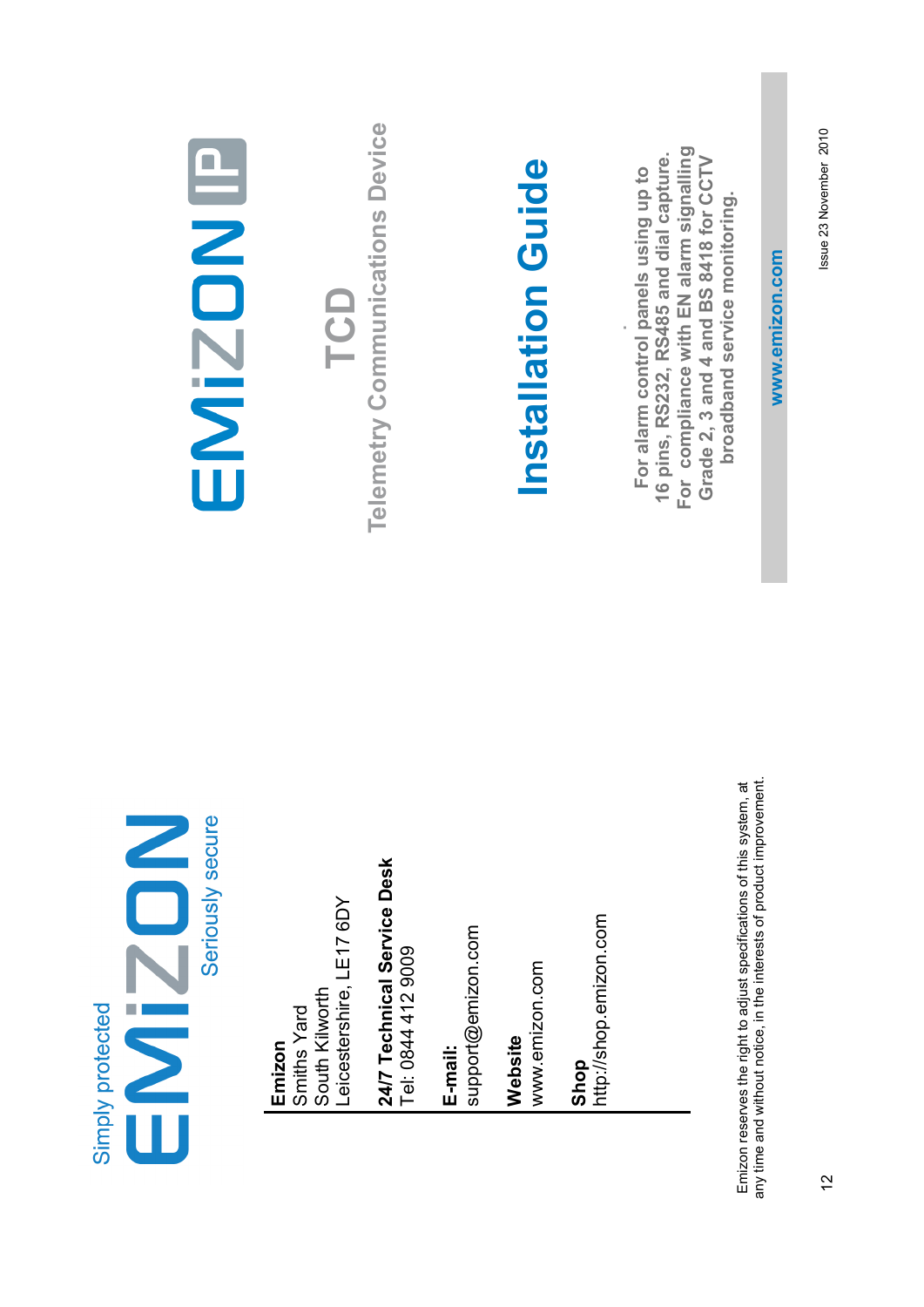| <b>Welcome to Emizon IP</b>                                                                                                                                                                                                                                                               | Compliance                                                                                                                                                                                                                                                                                                |
|-------------------------------------------------------------------------------------------------------------------------------------------------------------------------------------------------------------------------------------------------------------------------------------------|-----------------------------------------------------------------------------------------------------------------------------------------------------------------------------------------------------------------------------------------------------------------------------------------------------------|
| that your customers can embrace the benefits of the digital age and<br>Emizon IP is the always on, dual-path, alarm and CCTV communi-<br>cations monitoring service for Broadband/IP networks. It means<br>be sure of the highest security standards.                                     | (72/23/EC and 93/68/EC) & from (1/1/2006) the 'Reduction<br>of Hazardous Substances Directive' (2002/95/EC). Appro-<br>The TCD complies with the requirements of the European<br>priate components also comply with the requirements of the R&TTE<br>EMC Directive (89/336/EC), the Low Voltage Directive |
| commissioning of the TCD, the gateway to the Emizon IP service.<br>This guide contains a step-by-step guide to the installation and                                                                                                                                                       | Directive (1995/5/EC). EN55022 Emissions Class B. EN50130-4 Im-<br>munity. And 89/336 Electro Magnetic Compatibility Directive) as<br>amended by 92/31/EEC.                                                                                                                                               |
| <b>Contents</b>                                                                                                                                                                                                                                                                           | Emizon IP is suitable for installation in systems complying with EN<br>Signalling Compliance                                                                                                                                                                                                              |
| Emizon Online Maintenance<br><b>TCD Components</b><br>Before you Start<br>4<br>Page 2<br>Page 3<br>Page <sup>4</sup>                                                                                                                                                                      | and 4. Emizon IP Grade 4 has been tested and passed to LPS.1277<br>by BRE/LPCB for compliance with the highest Grade 4 EN signalling<br>50131-1 and is available to comply with EN Signalling Grades 2, 3<br>standards.                                                                                   |
| Technical Data and Power Supply Requirements<br>Step-by-Step Guide to Commissioning<br>Error and Fault Codes<br>Compliance<br>Page 5-8<br>Page 10<br>Page 9<br>Page                                                                                                                       | pair should be returned to Emizon suitable packed to prevent damage<br>Emizon will repair or replace, at our discretion, any Stand-Alone TCD<br>developing a fault within 18 months, free of charge. Products for re-<br>Environmental Compliance: Environmental Class 2<br>Warranty                      |
| <b>Online Maintenance</b><br>Emizon                                                                                                                                                                                                                                                       | (including any damage from electrostatic discharges), and be accom-<br>panied by full details of the fault and the return address.                                                                                                                                                                        |
| alarm status, change pin configuration, check signal strength, set<br>the panel type or set and unset relays connected to CCTV sys-<br>Site Diagnostics. Allows you to communicate securely with<br>TCDs across all your installations. Use this service to check<br>tems.<br>$\hat{\Pi}$ | ment and should not be disposed of with other household<br>The symbol shown here and on the product, means that<br>the product is classed as Electrical or Electronic Equip-<br>or commercial waste at the end of its working life. The<br><b>Disposal</b>                                                |
| Upload Download (UDL) for panel maintenance - a secure con-<br>त्त<br>nection from the TCD to the panel, using RS232, RS485 or di<br>capture<br>⇑                                                                                                                                         | rective. (2002/96/EC) has been put in place to recycle products using<br>the best available recovery and recycling techniques to minimise the<br>Waste Electrical and Electronic Equipment (WEEE) Di-<br>impact on the environment, treat any hazardous substances and                                    |
| Register for Online Maintenance at the iZone section of emizon.com                                                                                                                                                                                                                        | When you have no further use for it, please dispose of the product as<br>per your local authority's recycling processes. For more information<br>Product disposal instructions for residential users:<br>please contact your local authority.<br>avoid the increasing landfill.                           |

 $\hat{\mathbb{I}}$ 

 $\hat{\mathbb{I}}$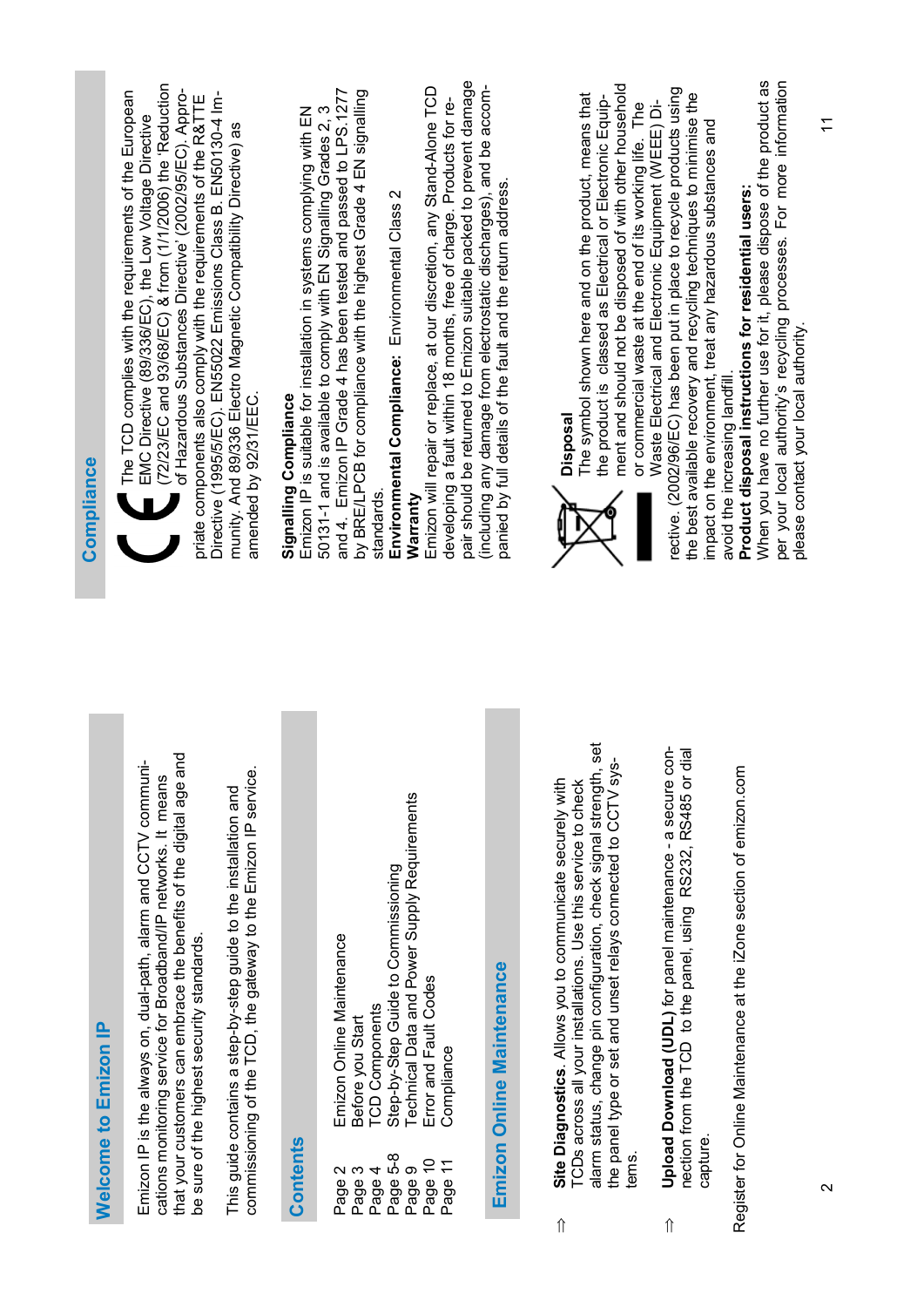| Í      |
|--------|
|        |
|        |
| ∍      |
| ŕ      |
|        |
|        |
| t      |
|        |
|        |
| ĺ<br>i |
|        |
|        |
|        |
|        |

F. The display may also show a number code to indicate the nature of the problem. The most common codes together with the potential rea-F. The display may also show a number code to indicate the nature of the problem. The most common codes together with the potential reaerror and fault conditions are shown on the display with the letter E or error and fault conditions are shown on the display with the letter E or The TCD comes with in-built fault finding capability. When detected, The TCD comes with in-built fault finding capability. When detected, sons and solutions are shown on the table below: sons and solutions are shown on the table below:

| Display<br>Code          |                          | Possible reason and Solution                                                                                                                                                                                                                          |
|--------------------------|--------------------------|-------------------------------------------------------------------------------------------------------------------------------------------------------------------------------------------------------------------------------------------------------|
| Щ                        | $\circ$                  | Fault code O: Configuration read from flash failed - device is<br>faulty please replace with a new TCD.                                                                                                                                               |
| ш                        | 0                        | router and that either DHCP is enabled on the router or a static IP<br>Error code 0: IP path not connected. Check Ethemet cable from<br>TCD to router/network connection. Make sure connectivity to<br>address has been input by the Emizon helpdesk. |
| Ш                        | ᠇                        | Error Code 1: Unable to contact Emizon Service Platform for con-<br>figuration parameters. Check IP path is continuous to customers<br>router (is green LED flashing on Ethernet port?).                                                              |
| Ш                        | $\sim$                   | GPRS Registration state not 1 or 5. If this persists, it indicates<br>poor GPRS coverage or an aerial location problem.                                                                                                                               |
| ш                        | ო                        | GPRS Connection not available. If this persists it indicates the<br>TCD is unable to connect to the GPRS IP network.                                                                                                                                  |
| ш                        | 4                        | Serial Connection to Alarm Panel failed (if configured). Check<br>the panel serial connection on the RS232/RS384 ports.                                                                                                                               |
| Ш                        | 5                        | Dial capture Connection failed (if configured). Physical wiring<br>connection between the TCD and the panel has failed.                                                                                                                               |
| ш                        | ဖ                        | nto wrong network, router not online or has a different IP address.<br>Not ARP Response. Cannot detect local gateway/ router. Indi-<br>cates no response from router. Most likely causes; TCD plugged                                                 |
| ш                        | Ľ                        | Cannot detect Emizon Service Platform. Most likely causes;<br>customers internet connection is down or Firewall blocking<br>internet access on desired port range (TCP 18000-18049)                                                                   |
|                          |                          | Firmware Update Codes                                                                                                                                                                                                                                 |
| ⊃                        | щ                        | UF followed by a value of between 00 and 99 indicates that the<br>firmware update process is in progress.                                                                                                                                             |
| Щ                        | Ш                        | FE followed by any value indicates an error in firmware update<br>process. Repeat and if same result check network connection.                                                                                                                        |
| $\overline{\phantom{0}}$ | $\overline{\phantom{0}}$ | rr followed by 11, 01 or 10 indicates the firmware update is com-<br>plete and the TCD is ready to be rebooted.                                                                                                                                       |
| $\supset$                | $\circ$                  | Update process complete                                                                                                                                                                                                                               |

# 10 For help and advice our Helpdesk 0844 412 9009 **For help and advice our Helpdesk 0844 412 9009**

#### Before You Start **Before You Start**

# **1. Complete the Customer IT Survey Form**  1. Complete the Customer IT Survey Form

enabled and will automatically request an IP address. A static IP address can be assigned using the site diagnostic service or by calling Downloadable at: www.emizon.com/surveyform/ The TCD is DHCP enabled and will automatically request an IP address. A static IP address can be assigned using the site diagnostic service or by calling Downloadable at: www.emizon.com/surveyform/ The TCD is DHCP the Emizon technical desk. the Emizon technical desk.

# 2. Firmware Update and Dial Prefix for PSTN lines **2. Firmware Update and Dial Prefix for PSTN lines**

number can be assigned to the TCD via the GPRS path using the site Please conduct a firmware update on IP to make sure that the TCD is number can be assigned to the TCD via the GPRS path using the site Please conduct a firmware update on IP to make sure that the TCD is updated with the latest firmware before going to site. The dial prefix updated with the latest firmware before going to site**.** The dial prefix diagnostic service or by calling the Emizon technical service desk. diagnostic service or by calling the Emizon technical service desk.

### **3. Check the Router Port Connection**  3. Check the Router Port Connection

ole lengths. Instructions to make up a Cat5 patch cable can be found in ble lengths. Instructions to make up a Cat5 patch cable can be found in Ethernet hub, sourced from IT suppliers, who also supply Ethernet ca-Ethernet hub, sourced from IT suppliers, who also supply Ethernet caquired additional ports on a router can be made available by using an quired additional ports on a router can be made available by using an the customer's premises using a standard Cat5 Ethernet cable. If re-The Ethernet port on the TCD connects to an Ethernet connection at the customer's premises using a standard Cat5 Ethernet cable. If re-The Ethernet port on the TCD connects to an Ethernet connection at the downloads section of the website emizon.com. the downloads section of the website emizon.com.

### **4. Check Wireless GPRS Signal Strength**  4. Check Wireless GPRS Signal Strength

panel - 2 bars or more is usually sufficient. For a more precise reading panel - 2 bars or more is usually sufficient. For a more precise reading The GPRS module is enabled but will require sufficient signal strength range from 0 to 31—a reading of 12 is required. High gain aerials can The GPRS module is enabled but will require sufficient signal strength use the TCD diagnostic facility which displays the signal strength in a use the TCD diagnostic facility which displays the signal strength in a range from 0 to 31-a reading of 12 is required. High gain aerials can to operate. For a quick indication place a mobile phone next to the to operate. For a quick indication place a mobile phone next to the be used to boost GPRS reception and are available from: orders@emizon.com or online at http://shop.emizon.com be used to boost GPRS reception and are available from: orders@emizon.com or online at http://shop.emizon.com

#### 5. Power Down the Panel **5. Power Down the Panel**

As with the process for installing any type of alarm communications<br>(Digi/STU) the panel must be on test and then powered down. As with the process for installing any type of alarm communications (Digi/STU) the panel must be on test and then powered down.

# **6. Protect against Static Electricity**

To protect the electrical components of the TCD from static electricity 6. Protect against Static Electricity<br>To protect the electrical components of the TCD from static electricity we recommend that you are earthed whenever you handle the we recommend that you are earthed whenever you handle the equipment using a wrist strap and a 1M resistor. equipment using a wrist strap and a 1M resistor.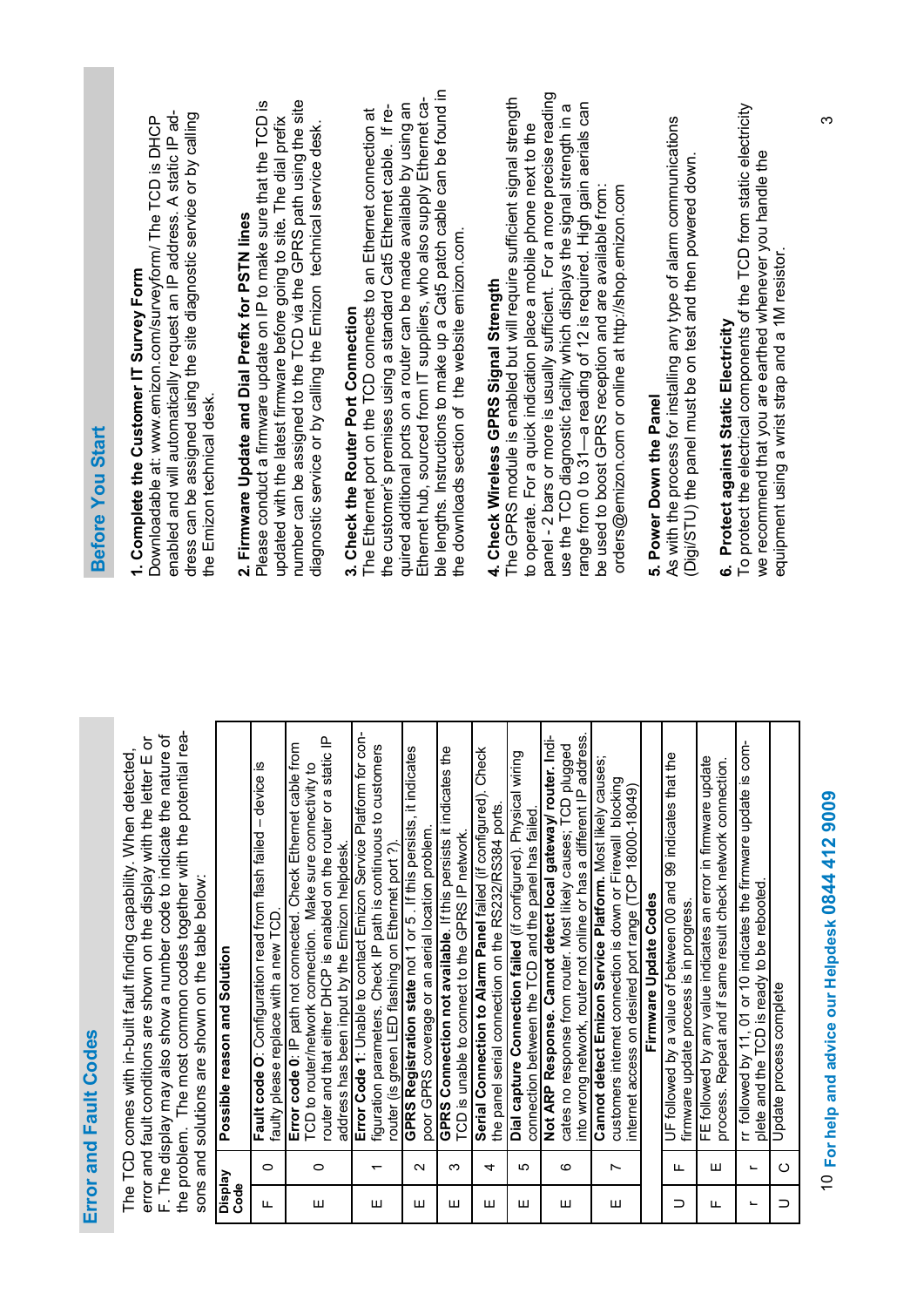| <b>Technical and Power Supply Data</b> | Logic low -0.5v to +0.8v. Logic high 3.6v to +30v<br>3 relay outputs - Contact rating is:1A@30V DC<br>16 Pin alarm inputs:<br><b>Technical Data</b> | Current typical 320 mA and 350 mA max at 12 volts DC<br>Low battery threshold 10.8v +/- 0.2v DC<br>Power Supply Requirements<br>11.25v DC to 14v DC                                | Diagnostics and Fault Finding             | give the "Mode" button a light tap-the display will remain in this<br>shown in digital format on the display. To access the diagnostics<br>the parameter on display for example "GS" is for signal strength<br>state for a period of 2 minutes. The display will show a code for<br>The TCD incorporates a diagnostic mode for specific types of<br>information, such as signal strength and GPRS registration;<br>together with the associated value. | GPRS Signal Strength (GS) | indicates that the GPRS modem cannot<br>(maximum strength). A value of 12 or<br>properly discern the signal strength<br>more is normally acceptable. '99'<br>Signal strength value ranges from 0 (zero strength) to 31<br>Example value<br>Sig Strength | GPRS Registration Status (GR)                                                                                                                                                              | The display will then show the GPRS<br>registration status. GR '01' indicates<br>that the TCD is registered on the<br>home network. GR '05' is the | registered state for a roaming SIM.<br>GSM Registration   Example value                            |
|----------------------------------------|-----------------------------------------------------------------------------------------------------------------------------------------------------|------------------------------------------------------------------------------------------------------------------------------------------------------------------------------------|-------------------------------------------|--------------------------------------------------------------------------------------------------------------------------------------------------------------------------------------------------------------------------------------------------------------------------------------------------------------------------------------------------------------------------------------------------------------------------------------------------------|---------------------------|---------------------------------------------------------------------------------------------------------------------------------------------------------------------------------------------------------------------------------------------------------|--------------------------------------------------------------------------------------------------------------------------------------------------------------------------------------------|----------------------------------------------------------------------------------------------------------------------------------------------------|----------------------------------------------------------------------------------------------------|
| <b>TCD Components</b>                  | Secondary path LED<br>$\bullet$<br>RS485<br>RS232<br>PSTN Connection to<br>phone or panel                                                           | LED<br>activity<br><b>Display</b><br>GPRS<br>Card<br>SIM<br>$\overline{00000}$<br>S/N:02-000123-0<br>Power<br><b>G</b><br>Primary path LED<br>number on label<br><b>TCD</b> serial | GPRS aerial<br>Connection<br>Mode' Button | Ethernet port<br>Ethernet activity<br>81<br><u> Ψοροοοροοοροοοροοοροοδο</u><br>Outputs<br>Relay<br><b>supply</b><br>Power<br>inputs<br>16 pin Inputs incl.<br>BSIA Form 175<br>$\overline{\mathsf{O}}$<br>$\circ$<br>'Set' Button                                                                                                                                                                                                                      |                           | manufacturer's label - you will need this number during the<br>Each TCD has a unique serial number located on the<br>ARC commissioning process.<br>Notes:<br>⇑                                                                                          | and for EN signalling Grades 2, 3 or 4. The signalling Grade<br>The TCD can be used for compliance to BS.8418 for CCTV<br>is specified when ordering the Emizon IP service.<br>$\hat{\Pi}$ | For IP/broadband connections the fixed IP path is the<br>primary and the GPRS is the secondary path.<br>$\hat{\Pi}$                                | For PSTN connections the GPRS is the primary and the<br>PSTN is the secondary path.<br>$\hat{\Pi}$ |

4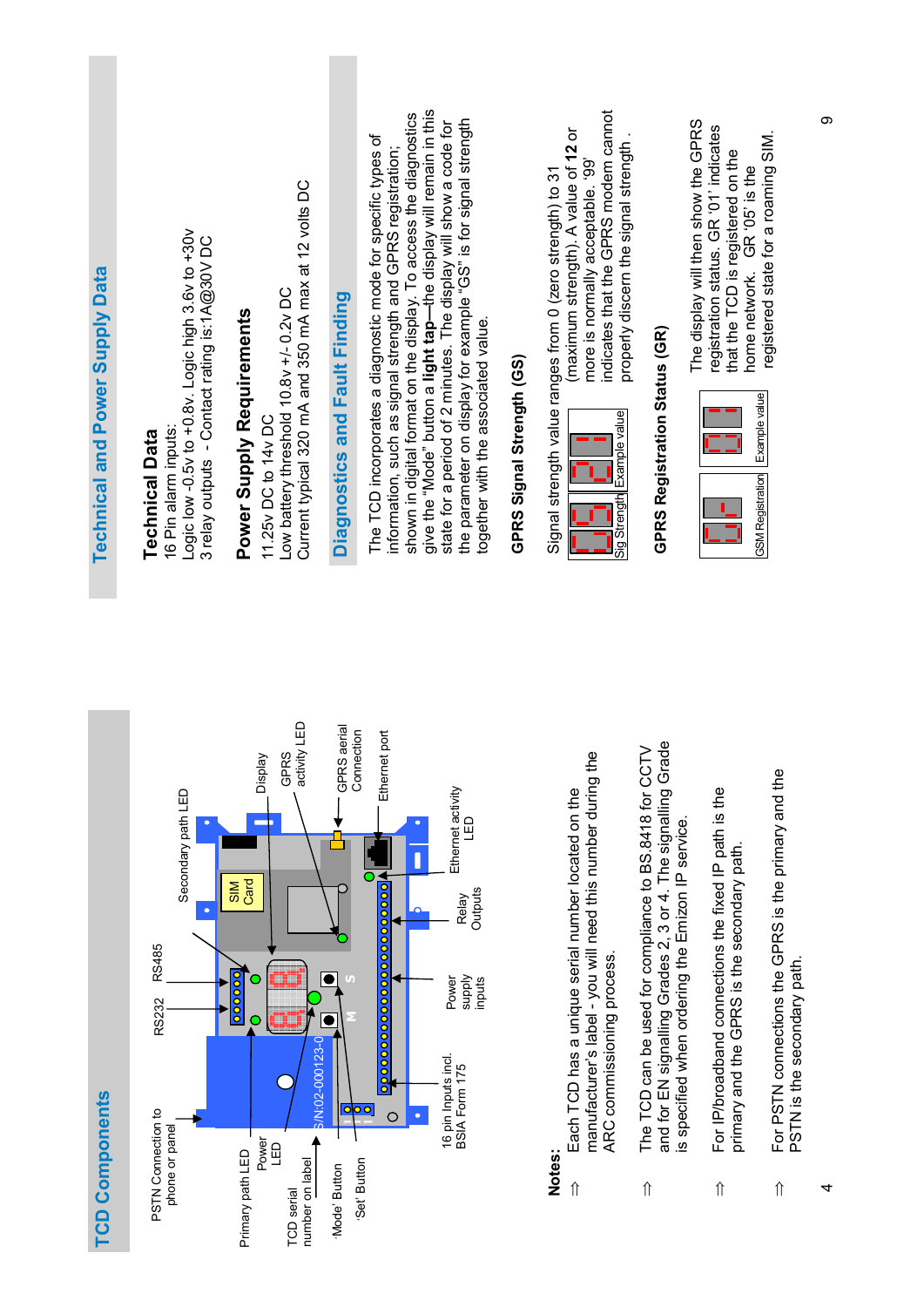| Step 5: Commissioning with your ARC                                                                                                                                                                                                                                                                     |                                                                                     |                                                              | Step-by-Step by Guide to Commissioning                                                                                                    |                       |
|---------------------------------------------------------------------------------------------------------------------------------------------------------------------------------------------------------------------------------------------------------------------------------------------------------|-------------------------------------------------------------------------------------|--------------------------------------------------------------|-------------------------------------------------------------------------------------------------------------------------------------------|-----------------------|
| then 'associate' or link the TCD to the customer details on<br>Call your ARC with the TCD serial number. The ARC will<br>$\hat{\Pi}$                                                                                                                                                                    |                                                                                     |                                                              | Step 1: Fit the TCD in the Alarm Control Panel                                                                                            |                       |
| Press the 'Set' (RH) button for 5 seconds.<br>system and 'activate' it.<br>their<br>$\Uparrow$                                                                                                                                                                                                          |                                                                                     |                                                              | The TCD can be connected using pin inputs, RS 232/485 or dial capture:                                                                    |                       |
| activation. The primary and secondary path LEDs will change<br>to solid green to indicate that they are communicating with<br>display 'CA' (completely activated) indicating a successful<br>The display will then alternate between 'tl', '01' and then<br>the Emizon Service Platform.<br>$\hat{\Pi}$ | $\hat{\mathbb{I}}$<br>$\hat{\mathbb{I}}$                                            | observing the correct polarity<br>Using Pin Inputs           | Connect the TCD pin inputs to the panel. The default is +ve removed.<br>Connect the power supply to the TCD power supply input, carefully |                       |
| For added security there is a time out period, usually 20mins,<br>PSTN connections will take longer to register than IP<br>to press the set button following ARC activation.<br>$\hat{\Pi}$<br>$\hat{\Pi}$                                                                                              |                                                                                     | Using RS232/RS485 Connection                                 |                                                                                                                                           |                       |
| The following codes are shown on the display:                                                                                                                                                                                                                                                           |                                                                                     | connection to panel<br>RS232, 3 wires for<br>232 serial port | connection to panel bus<br>RS485, 3 wires for                                                                                             |                       |
|                                                                                                                                                                                                                                                                                                         | Note: If the TCD is<br>time you will need<br>re-powered at any<br>to repeat the ARC |                                                              |                                                                                                                                           |                       |
| commissioning<br>process                                                                                                                                                                                                                                                                                |                                                                                     | GND<br>≳<br>ř                                                | GND<br>≏<br>⋖                                                                                                                             |                       |
| <b>System Test and Fix Aerial</b><br>Step 6:                                                                                                                                                                                                                                                            |                                                                                     |                                                              |                                                                                                                                           | $\overline{\text{S}}$ |
| Following successful activation, press and hold the set button<br>for 5 seconds and the TCD will automatically send test alarms<br>on both of the signalling paths.<br>$\hat{\Pi}$                                                                                                                      |                                                                                     | <b>Using Dial Capture</b>                                    |                                                                                                                                           |                       |
| Testing complete, affix the aerial in place on top of the panel<br>Check with your ARC that the signals have been received-<br>GPRS and IP alarms will be faster than those using PSTN<br>$\hat{\Pi}$<br>$\hat{\Pi}$                                                                                    |                                                                                     | ď                                                            |                                                                                                                                           | <u>ဉ</u><br>묜<br>œ    |
| commissioned with both paths fully activated before leaving site<br>NB: Emizon IP is a dual-path service - the TCD must be                                                                                                                                                                              |                                                                                     | ø                                                            |                                                                                                                                           |                       |
|                                                                                                                                                                                                                                                                                                         |                                                                                     |                                                              | terminals on the TCD. For dial capture the TCD is used as the input.<br>Connect the A and B terminals on the panel to the R, R1, T1, T    |                       |

 $\infty$ 

 $\overline{5}$